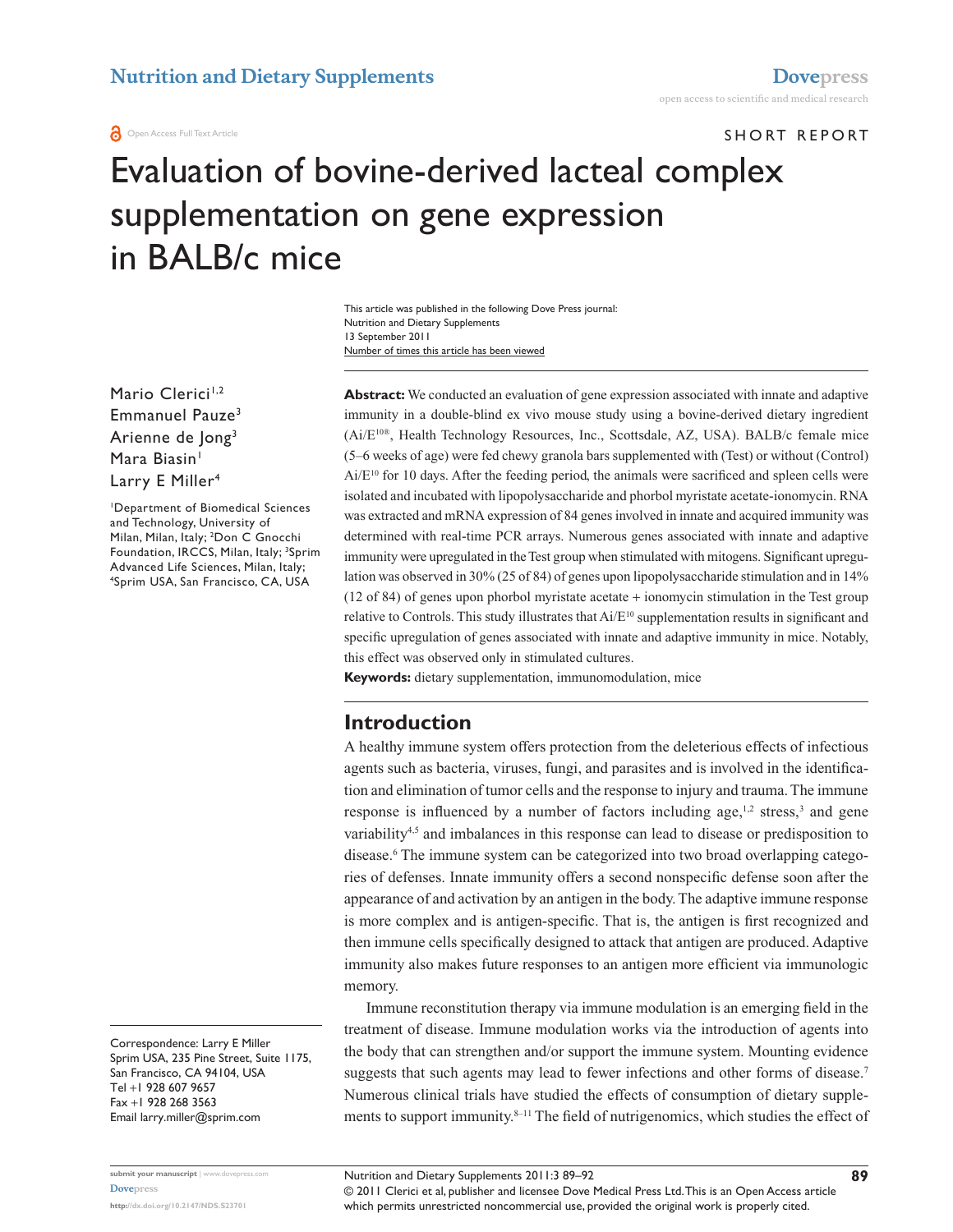diet on health by altering the expression on an individual's genetic make-up, has grown in popularity in recent years.12,13 Nutrients can affect gene expression directly or indirectly by acting directly as ligands for transcription factor receptors, by causing changes in the concentration of substrates or intermediates involved in gene regulation or cell signaling, and by altering signal transduction pathways and signaling.14,15 This has been substantiated in numerous clinical trials that have demonstrated gene expression alterations with supplementation of selenium on immune function,<sup>16</sup> antioxidants on cardiac endothelial function, $17$  and zinc supplementation on bone metabolism,<sup>18</sup> to name a few.

The beneficial physiological effects of dairy products and products derived from bovine milk are well known.<sup>19,20</sup> Bovine milk-derived products exhibit beneficial properties for human health, including the immune response, $21-23$  although this area has not been extensively studied. This study was designed to examine the effects of supplementation with a bovine-derived dietary ingredient (Ai/E10®, Health Technology Resources, Inc., Scottsdale, AZ, USA) on expression of immune-related genes in BALB/c mice.

### **Methods**

 $Ai/E^{10}$  is a <100 kD whey extract derived from bovine milk collected from cows via a patented process. The animals receive an infusion of an array of specially prepared antigens including *Staphylococcus*, *Streptococcus*, *Pseudomonas*, *Escherichia coli*, and *Salmonella* via their teat canals into the udder. The natural reaction of the udder, when infused in this manner, produces an array of molecules reactive to the infused antigens, which are then harvested and concentrated. Examination by amino acid sequencing and gel electrophoresis has determined that Ai/E<sup>10</sup> contains over 60 immune communication peptides and other molecules, primarily defensin, granulysin, immunoglobulin production stimulating factor, cathelicidin, transfer factors, granulins, perforins, chemokines, minicytokines, and granulocyte-macrophage colony stimulating factor.<sup>22,23</sup> Ai/E<sup>10</sup> has been self-affirmed GRAS (generally recognized as safe).

BALB/c female mice 5–6 weeks of age were fed exclusively with chewy granola bars (J. Schuette, Inc., Chicago, IL, USA) containing (Test group,  $n = 5$ ) or not containing (Control group,  $n = 5$ ) Ai/E<sup>10</sup> (Table 1). The animals were grouped and housed according to the different treatments. Cages were placed in a temperature- and light-controlled room so that it was dark only during the night. One bar a day was provided to each animal. Water consumption was ad libitum and supplied through a

**Table 1** Composition of cereal bars

| Ingredient             | Test bar | Control bar |  |
|------------------------|----------|-------------|--|
| Total fat $(g)$        | 3        | 3           |  |
| Saturated fat (g)      | 1.5      | 1.5         |  |
| Trans fat $(g)$        | 0        | 0           |  |
| Sodium (mg)            | 75       | 75          |  |
| Total carbohydrate (g) | 18       | 18          |  |
| Dietary fiber $(g)$    |          |             |  |
| Sugars $(g)$           |          |             |  |
| Protein $(g)$          |          |             |  |
| $Ai/E^{10}$ (mg)       | 10       |             |  |

feeding bottle. After 10 days of daily supplementation, the animals were sacrificed by cervical dislocation and their spleens were extracted. Spleen cells were selected for analysis because the spleen plays a critical role in both innate and adaptive immune processes and is a key site for antibody production, phagocytosis, and hematopoiesis.

Spleen cells were obtained by passing the spleen through a cell-strainer filter (BD Falcon 2350, BD Biosciences, Bedford, MA, USA), and cells were separated by densitygradient centrifugation (Ficoll, Organon Teknika Corp., Durham, NC, USA). The cells were washed twice with phosphate-buffered saline (Organon Teknika Corp., Durham, NC, USA) and counted with a trypan blue exclusion test.

Five  $\times$  10<sup>5</sup> freshly isolated spleen cells were incubated for 3 hours with: (1) medium alone (buffer saline plus fetal bovine serum, L-glutamide, and streptomycine); (2) medium plus 2 µg/mL lipopolysaccharide (LPS); or (3) medium plus 50 ng/mL phorbol myristate acetate (PMA) and 1  $\mu$ g/mL ionomycin (PMA + Iono). RNA was extracted from basal and mitogen-stimulated spleen cells using the acid guanidinium thiocyanate–phenol–chloroform method.24 First-strand cDNA was reverse transcribed from the mRNA  $(RT_2$  First Strand Kit, SAbiosciences, Frederick, MD, USA).

Innate and adaptive immune signalling pathways were analyzed using a set of optimized real-time PCR primer arrays on 96-well plates (SABiosciences Corporation, Frederick, MD, USA).<sup>6</sup> This approach permitted the analysis of mRNA expression levels for 84 genes related to the innate and adaptive immune activation pathway, along with 5 housekeeping genes. Controls were also included on each array for assessing genomic DNA contamination, RNA quality, and general PCR performance. Targets that showed marked differences between Test and Control group animals were retested using standard real-time PCR on each individual sample to confirm the results of the real-time PCR array experiments (data not shown).

**90**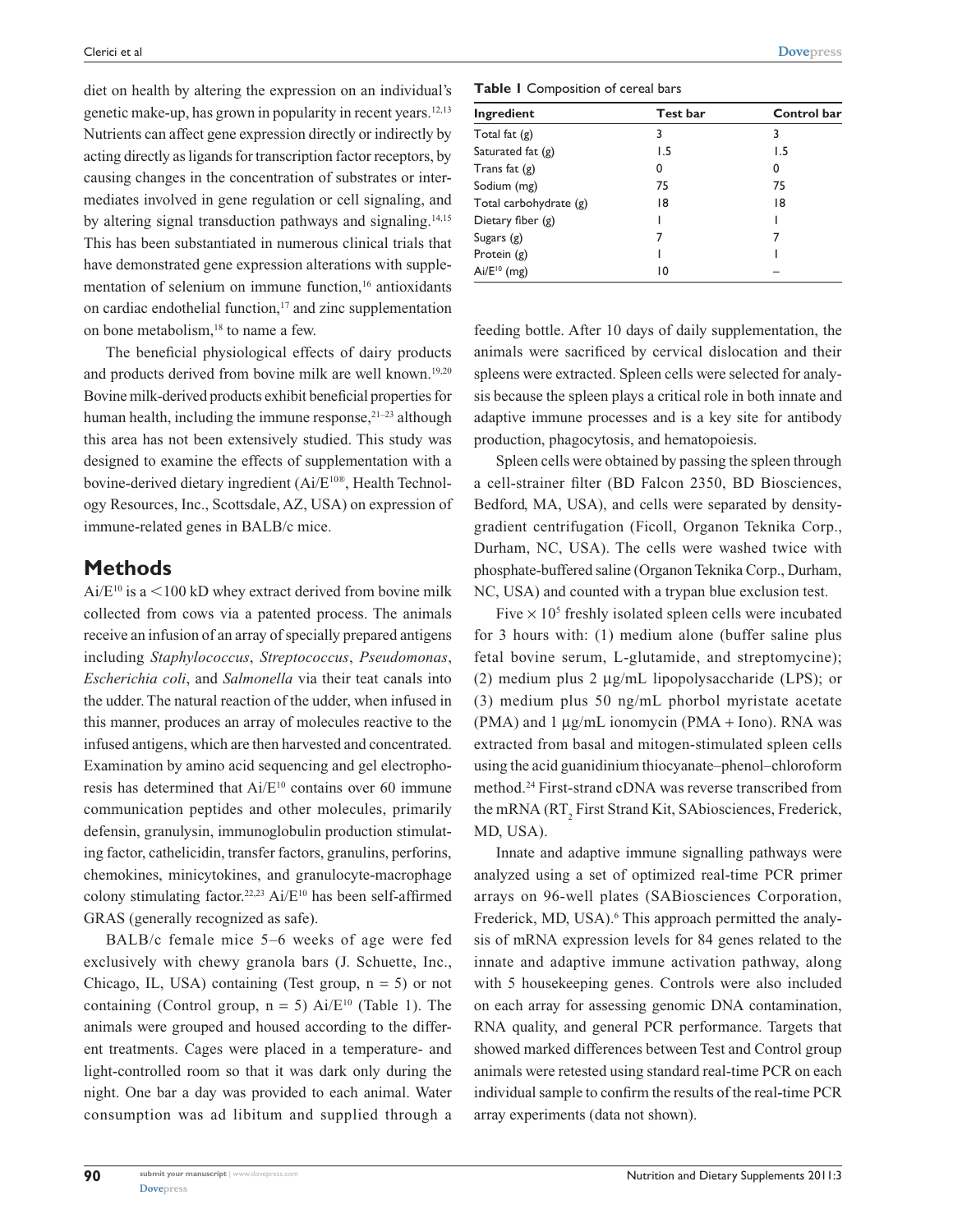Results were analyzed by a web-based PCR array data analysis program that performs ∆∆Ct based fold-change calculations from the uploaded raw threshold cycle data and displays the fold difference in the expression of each gene between the Test and Control samples. Statistically significant upregulation was defined as a fold-change  $> 2$  and downregulation was defined as a fold-change  $\le$  -2. Statistically significant differences between the Test and Control groups were defined as a relative mean-fold difference  $> 5$ .

## **Results**

No changes in gene expression were observed following supplementation in either treatment group under basal conditions (results not shown). A broad immune stimulation was observed in the mitogen-stimulated cell cultures, most notably in response to LPS stimulation. Of the 84 genes tested, 25 (30%) were significantly upregulated in Test cultures stimulated with LPS. In cultures stimulated with PMA + iono, 12 (14%) genes were significantly upregulated. Genes that were upregulated in the LPS-stimulated cell culture group are functionally related to genes involved in the host defense to bacteria and in the interleukin-1 type 1 receptor (IL-1R) pathway, innate immunity, and septic shock (Table 2). The same expression pattern was observed for the PMA + iono stimulated cells, with the exception of those involved in innate immunity. In addition, the *IL-10* gene was significantly upregulated only after PMA + iono stimulation. The highest fold change comparing Test with Control groups in response to LPS was recorded for *Serpine1*, a septic shock-associated gene (relative mean-fold change = 87).

Following PMA/iono stimulation, we observed a significant increase in *Proc* expression, another gene associated with septic shock. Furthermore, *Il1rapl2, sftpd, defb4, Ilfnb1, C8a, CRP, II1f8, Il1R1, Il1R2, pglyrp, Hc*, and *serpine1* expression levels were robustly augmented. In contrast, LPS stimulation resulted in much stronger upregulation in twice as many genes compared with PMA + iono stimulation (Table 2).

## **Discussion**

The goal of this study was to assess whether supplementation with Ai/E<sup>10</sup> using a food matrix results in the modulation of innate and adaptive immunity-associated gene expression without provoking an aspecific stimulation of the immune system. The analyses of immune-response genes in a non-stimulated condition showed that baseline functionality of the immune system is not altered by supplementation, which implies that product use does not result in an unspecific overactivation of

**Table 2** Mean fold-changes in gene expression over the 10-day supplementation period with LPS or PMA + iono stimulation

| <b>Functional group Gene</b> |                     | <b>LPS</b>       |             | $PMA + iono$     |             |
|------------------------------|---------------------|------------------|-------------|------------------|-------------|
|                              |                     | Control          | $Ai/E^{10}$ | Control          | $Ai/E^{10}$ |
| Host defense                 | Colec <sub>12</sub> | 1.2              | 8.2         |                  |             |
| to bacteria                  |                     |                  |             |                  |             |
|                              | C <sub>8</sub> a    | 2.1              | 83          | $-1.9$           | 8.1         |
|                              | Hc                  | 3.6              | 157         | $-1.2$           | 12          |
|                              | Defb4               | $\overline{1.3}$ | 103         | $-3.1$           | 6.0         |
|                              | Lalba               | 4.4              | 46          |                  |             |
|                              | Lbp                 | 3.6              | 15          |                  |             |
|                              | DMb71               | 3.1              | 21          |                  |             |
|                              | Pglyrp              | 3.4              | 33          | $-1.3$           | 5.4         |
|                              | <b>CCL</b>          | 1.7              | 24          |                  |             |
|                              | <b>CRP</b>          | 2.5              | 78          | $-2.0$           | 8.9         |
| IL-IR/TLR                    | Ilfnb <sub>1</sub>  | 1.7              | 23          |                  |             |
|                              | III <sub>15</sub>   | 3.3              | 17          |                  |             |
|                              | IIIf6               | 2.4              | 71          |                  |             |
|                              | IIIfI0              | 4.5              | 32          |                  |             |
|                              | IIIf8               | 2.5              | 68          | $-1.7$           | 4.9         |
|                              | <b>IIIRI</b>        | 2.9              | 33          | $-1.6$           | 4.7         |
|                              | TLR3                | 3.3              | 31          |                  |             |
|                              | $III$ rap/2         | 1.6              | 95          | $-1.8$           | 5.3         |
|                              | III R/2             | $-1.8$           | 30          | $-18$            | 3.5         |
|                              | Sftpd               | 4.5              | 102         |                  |             |
|                              | Mapk8               | 1.2              | 6.7         |                  |             |
| Septic shock                 | Proc                | 4.2              | 201         | $-1.0$           | 24          |
|                              | II6                 | 2.4              | 13          |                  |             |
|                              | III0                |                  |             | 8.3              | 23          |
|                              | Serpinala           | 5.3              | 67          |                  |             |
|                              | Serpine I           | 6.5              | 564         | $\overline{1}$ . | 21          |

Note: Values are listed only for genes with significant mean-fold change of Ai/E<sup>10</sup> vs Control (relative mean-fold change  $>$  5).

**Abbreviations:** LPS, lipopolysaccharide; PMA, phorbol myristate acetate; ILR-1, interleukin-1 type 1 receptor; TLR, Toll-like receptor.

the immune response that could alter its physiological function. Upon stimulation with both LPS and  $PMA + iono$ , spleen cells isolated from mice that consumed bars containing Ai/E10 showed a significant increase in the expression of genes directly involved in innate and adaptive immune response.

The genes selected for analysis in this study are involved in the direction and regulation of nearly all aspects of the immune response. These include genes associated with the host response to bacterial infection and sepsis, those related to the detection of pathogens and supportive of the signaling pathways, and genes involved in the acute-phase response, complement activation, the inflammatory response, and the antibacterial humoral response. Genes involved in the innate immune response and septic shock were also selected for study to provide a broad assessment of the immune supportive properties of the supplement ingredient.

Ai/E10 is a collection of immune communication molecules differentiated by their very small size  $(<100$  kD) and their specific reactivity to proprietary antigens infused into the udder of